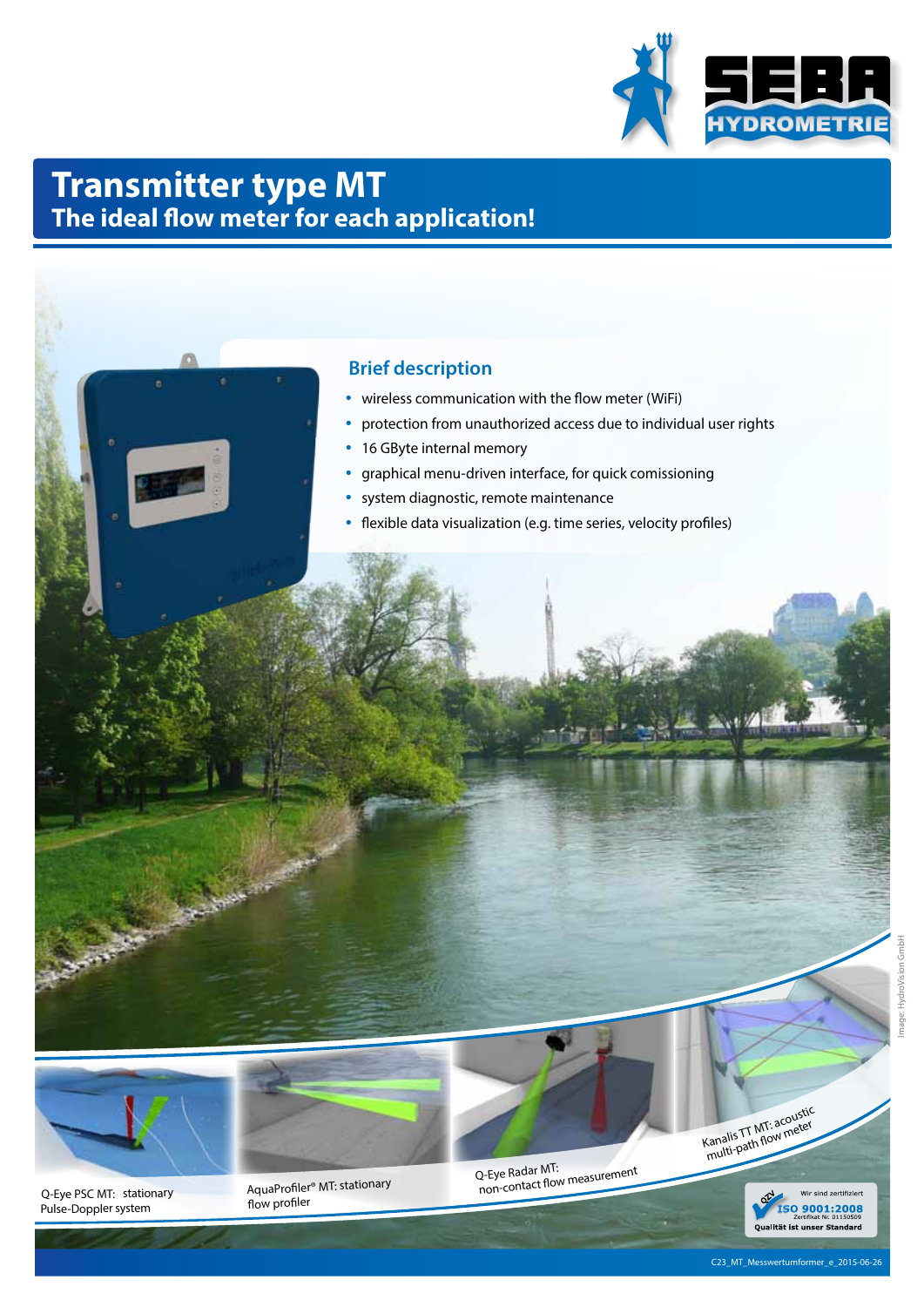# **... the new transmitter**



Image: HydroVision GmbH

### **The new transmitter also features a variety of communication interfaces:**

- MODBUS TCP (RS232 or RS485)
- Ethernet (10/100 MBits)
- RS485
- optional modem connection: analogue, ISDN, GPRS, EDGE, UMTS, LTE

#### **Further technical highlights:**

- one central power supply 85-265 VAC or 9-36 VDC
- 4 analogue inputs (4-20 mA)
- 4 relay outputs
- 2 pulse outputs
- 4 analogue outputs (4-20 mA)

#### **Technical data:**

Simple and user-friendly - the new transmitter type MT now allows to operate any measuring system of HydroVision´s product family.

Whether it is **Transit-Time** or **Pulse-Doppler** - the new transmitter supports all measurement principles for water supply and waste water applications.

Parameterization of the measurement site and data visualization is easy using the standard web-browser of your smartphone, tablet PC or notebook – there is no need for any additional software or App.

#### **More advantages:**

- wireless communication with the flow meter (WiFi)
- protection from unauthorized access due to individual user rights
- 16 GByte internal memory
- graphical menu-driven interface for rapid comissioning
- system diagnostic, remote maintenance
- flexible data visualization (e.g. time series, velocity profiles)



Image: HydroVision GmbH

| Handling:                        | keyboard                                                                                                                          |                                                          |
|----------------------------------|-----------------------------------------------------------------------------------------------------------------------------------|----------------------------------------------------------|
| Display:                         | LC display, 4 lines, 20 characters                                                                                                |                                                          |
| Software, setup and<br>download: | via notebook, tablet or smartphone (iOS, Andoid, Windows, Blackberry)                                                             |                                                          |
| Datalogger:                      | 16 GB Micro SD-card                                                                                                               |                                                          |
| Communications:                  | RS485 MODBUS (RS232 or RS485), WLAN, GPRS, Ethernet 10/100 Mbps<br>optional modem connection: analog, ISDN, GPRS, EDGE, UMTS, LTE |                                                          |
| Inputs:                          | max. $4 \times 4 - 20$ mA, $2 \times$ digital                                                                                     |                                                          |
| Outputs:                         | max. 4 x 4-20 mA, 2x digital, 4x relay                                                                                            |                                                          |
| Power supply:                    | 85-260 VAC (48-60 Hz) or 9-36 VDC                                                                                                 |                                                          |
| Operating temperature:           | $-20 °C = +70 °C$                                                                                                                 |                                                          |
| Approval:                        | IP 65                                                                                                                             |                                                          |
| Enclosure:                       | ABS, wall mounted                                                                                                                 |                                                          |
| Dimensions:                      | 338x333x92 mm (hxwxd)                                                                                                             | Subject to change in accordance with technical advances! |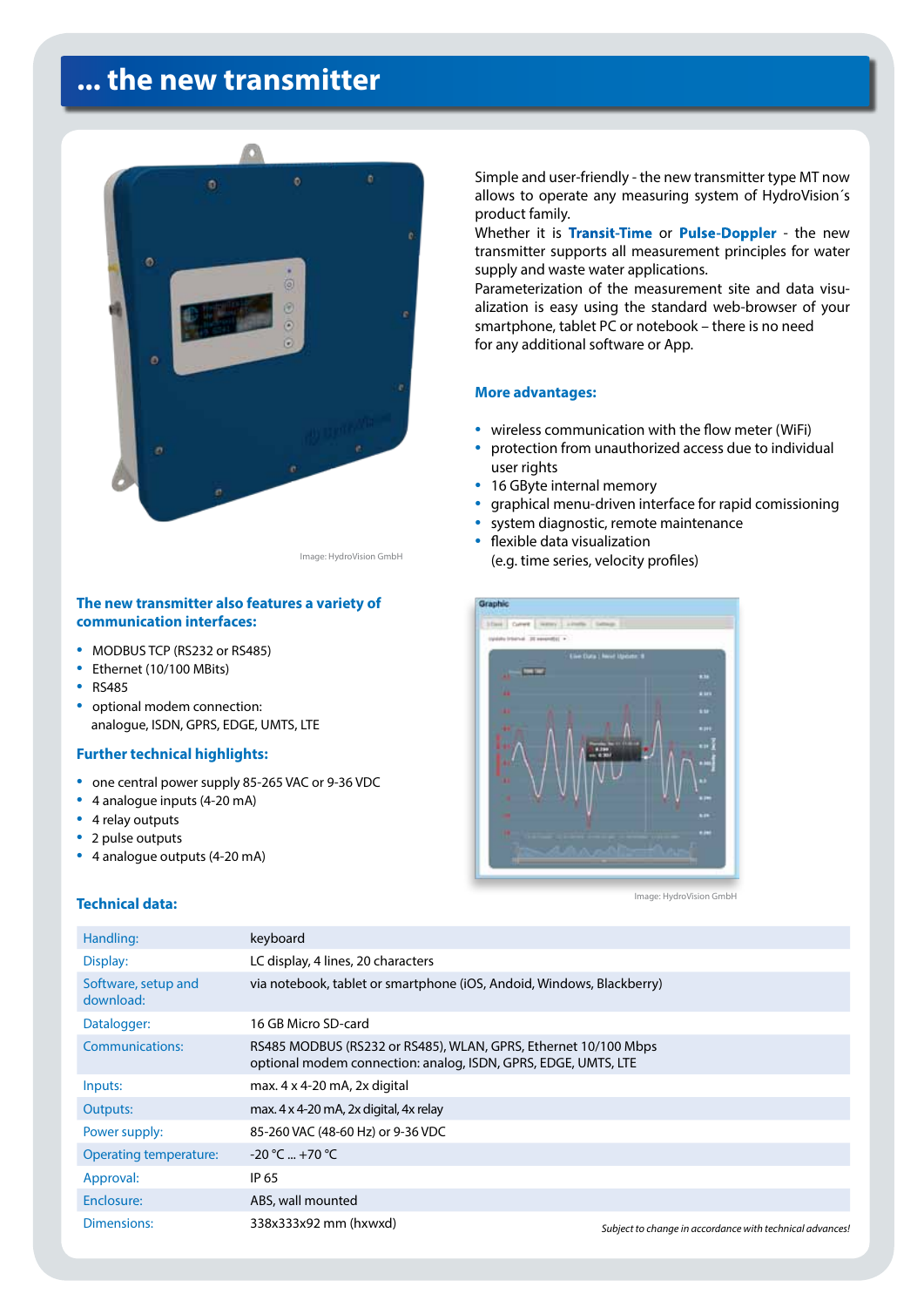## Description:

The Q-Eye PSC is a combined sensor for water level and flow velocity measurement. Because of the small construction of the combined sensor, disruptions of the flow profile can be minimized and an exact velocity measurement is possible – especially for low flow velocities. Ideal application areas for the Q-Eye PSC are defined measuring sections and partially filled tubes. The sensor can be installed vertical on the floor as well as horizontal, e.g on a sheet pile. In this case, an additional pressure sensor (e.g. DS 22) for water level detection is necessary.

Optionally the Q-Eye PSC can be combined with the portable, battery-powered flow meter Q-Eye MIII.

#### Measurement principle:

Pulsed wave Doppler systems use a transducer to transmit short acoustic pulses. The received echo is rangegated to provide velocity measurements selectively from a small segment along the acoustic beam, step by step over the entire velocity profile.

Reflections of particles in other areas have no influence on the velocity measurement. Additionally, the 1 MHz sensor provides a higher data resolution by detecting smaller particles.





### **Technical data for combined water level and velocity sensor (ultrasound):**

| Sensor:                           | 1x flow velocity, 1x water level               |
|-----------------------------------|------------------------------------------------|
| Opening angle:                    | $12^{\circ}$                                   |
| <b>Acoustic frequency:</b>        | 1 MHz                                          |
| Number of cells:                  | max. 18 cells                                  |
| Measuring range v:                | $+/- 5.3$ m/s                                  |
| <b>Measurement accuracy:</b>      | $> 0.5$ % FS (v $> 1$ m/s)                     |
| <b>Measurement accuracy:</b>      | $<$ 0.5 % FS +/- 0.0025 m/s (v $<$ 1 m/s)      |
| Particle concentration:           | $> 50$ ppm                                     |
| Measuring range h (ultrasound):   | 0.035 bis 1.0 m                                |
| Measurement accuracy water level: | 0.25 % FS +/-1 mm (water level $<$ 0.20 m)     |
| Measurement accuracy water level: | 0.10 % FS $+/-1$ mm<br>(water level $> 0.20$ ) |
| Dimensions:                       | 108x25x15 mm (LxBxH)                           |
| Weight:                           | incl. 10 m cable: 1.0 kg                       |

*Subject to change in accordance with technical advances!*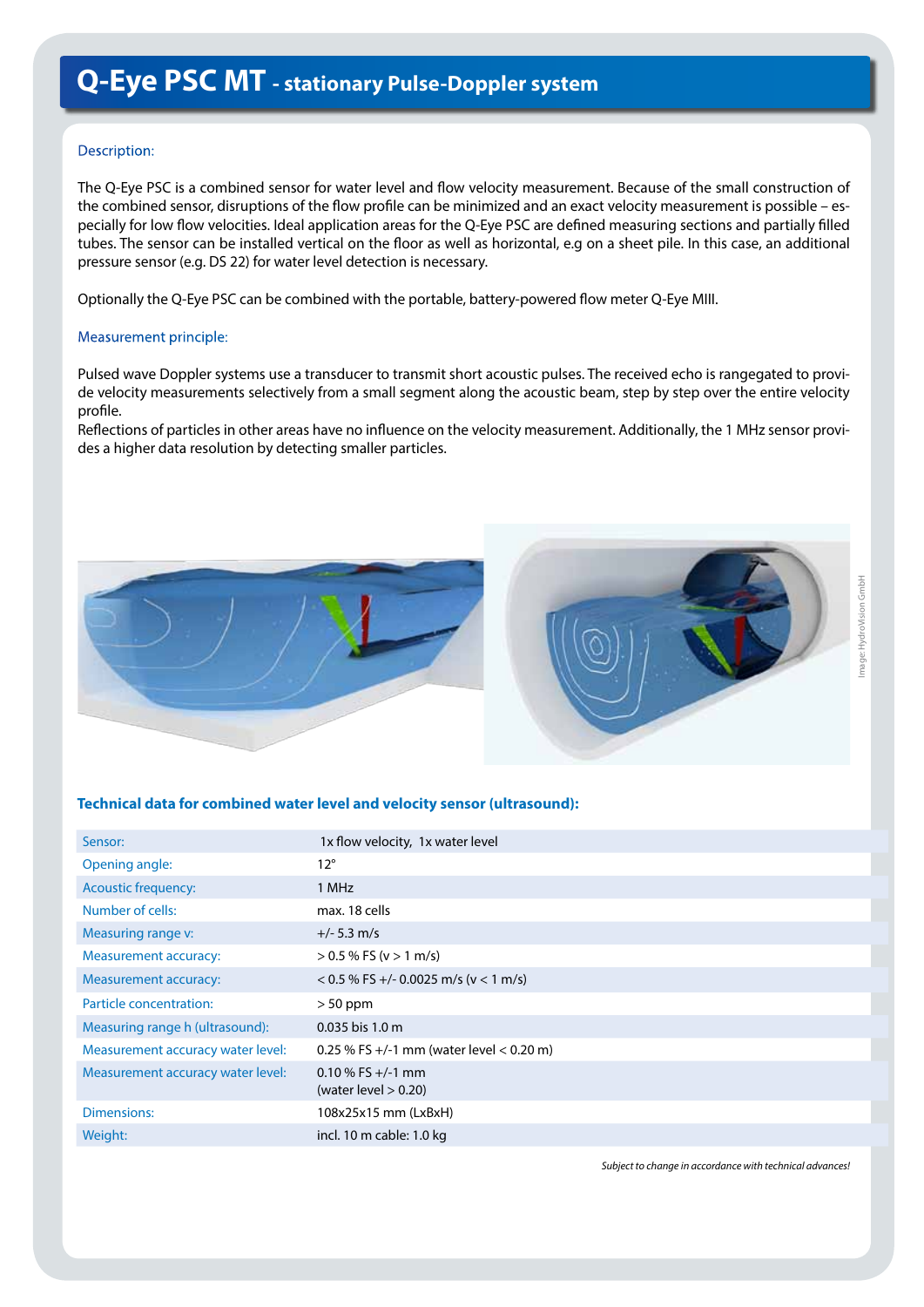# **Q-Eye Radar MT - non-contact flow measurement**

The Q-Eye Radar MT is a non-contact open channel flow meter. It consists of a radar-based velocity sensor and an ultrasonic or radar based water level sensor.

## **Versatile flow measurement system**

In some applications it is an advantage to have a non-contact measurement. When combining both radar and water level transmitter, they provide a revolutionary approach to open channel and sewer flow monitoring. Combined are pulse wave radar velocity sensing technology with ultrasonic or radar pulse echo level sensing to remotely measure open channel flows.

The system is designed for continuous operation and suitable for measurements of flows not only in rivers and open channels, but also in municipal waste water and storm water sewers. A compact construction combined with the contact-free measurement principle enables an easy installation and use.



The velocities on the water surface are typically within 10 % of the average velocity. HydroVision has developed a Finite-Difference-Algorithm that yields an accurate determination of the average velocity from the measurement of the surface velocity at a know point of the flow surface.





**Technical data:**

| V-Sensor:                           | bi-directional                           |
|-------------------------------------|------------------------------------------|
| Frequency:                          | 24 GHz                                   |
| Sensor:                             | 1x velocity<br>1x water level (optional) |
| Measuring range:                    | $+/- 0.05$ $+/- 15$ m/s                  |
| <b>Resolution:</b>                  | 1 mm/s; min. wave height 3mm             |
| Min. distance sensor/water surface: | 0.3 <sub>m</sub>                         |
| Max. distance sensor/water surface: | up to $30 \text{ m}$                     |
| <b>Measurement accuracy:</b>        | $<$ +/-0,5 % of the measured value       |
| Radiation angle at -3dB:            | $11^{\circ}$                             |
| Range of application:               | $-20$ $+60$ °C                           |
| Power supply:                       | 16 VDC                                   |
| Current consumption:                | max. 200 mA                              |
| Approval:                           | <b>IP 68</b>                             |
| Dimensions:                         | 100x100x42 mm (hxwxd)                    |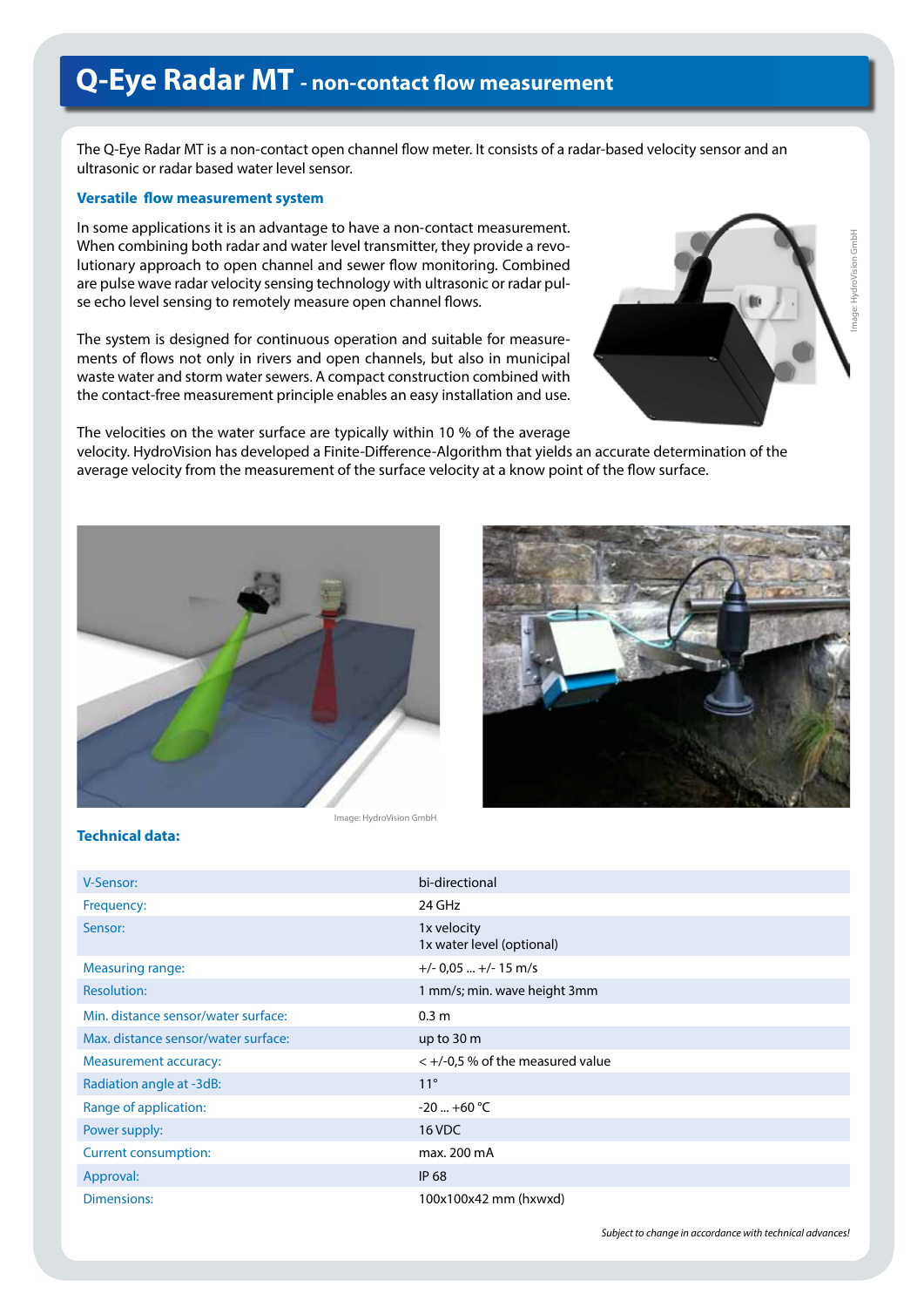# **AquaProfiler® MT - stationary flow profiler**

The AquaProfiler® is a line of acoustic flow meters for permanently installed and portable applications. The AquaProfiler® precisely measures water velocities in open channels and pipes. With its high accuracy and competitive cost, the Aqua-Profiler<sup>®</sup> is a perfect choice for long-term real-time monitoring or to obtain instantaneous measurements where time savings are an important aspect. It uses advanced Doppler technology to establish the velocity in many separate space points (cells) along the measurement axis and to develop the flow profile. The 2-dimensional velocity sensors type 2L or 2XL are installed either uplooking or sidelooking. The velocity profile is measured in max. 64 cells. Depending on the requested range, cell depths of 0,25 m to 2,0 m are parameterized.



#### **Application of AquaProfiler®**

With it's 2-dimensional velocity sensor and a resolution of max. 64 measuring cells, the AquaProfiler® sets new standards. It scans the velocity profile and calculates the discharge together with the measured water level.



## **Technical data:**

|                                           | <b>AquaProfiler<sup>®</sup> sensor 2L:</b> | <b>AquaProfiler<sup>®</sup> sensor 2XL:</b> |
|-------------------------------------------|--------------------------------------------|---------------------------------------------|
| Application:                              | vertical and horizontal                    | vertical and horizontal                     |
| 2-D speed sensor                          |                                            |                                             |
| <b>Measuring range:</b>                   | $+/- 5$ m/s                                | $+/- 5$ m/s                                 |
| <b>Measurement accuracy:</b>              | 0.5 % of the measurement, $+/-$ 0.25 cm/s  | 0.5 % of the measurement, $+/-$ 0.25 cm/s   |
| <b>Acoustic frequency:</b>                | 2 MHz                                      | 600 kHz                                     |
| Max, number of cells:                     | 64                                         | 64                                          |
| Max. profiling range:                     | 0.25 to 20 m                               | 0.50 to 120 m                               |
| Particle concentration:                   | 50  1500 ppm                               | 50  1500 ppm                                |
| Min. number of cells:                     | 0.25 m                                     | 0.50 <sub>m</sub>                           |
| Min. blanking:                            | 0.25 m                                     | 0.50 m                                      |
| <b>Integrated temperature sensor</b>      |                                            |                                             |
| Range:                                    | $-5 °C$ 40 °C                              | $-5 °C$ 40 °C                               |
| <b>Measurement accuracy:</b>              | $+/- 0.1 °C$                               | $+/- 0.1$ °C                                |
| <b>Integrated ceramic pressure sensor</b> |                                            |                                             |
| Range:                                    | $0$ bis 10 m                               | 0 bis 10 m                                  |
| Measurement accuracy:                     | 0.1 % final value of the measuring range   | 0.1 % final value of the measuring range    |
| Max. cable length:                        | 80 m                                       | 80 m                                        |
| <b>Dimensions:</b>                        | 350x140x65 mm (dxwxh)                      | 500x140x90 mm (dxwxh)                       |

*Subject to change in accordance with technical advances!*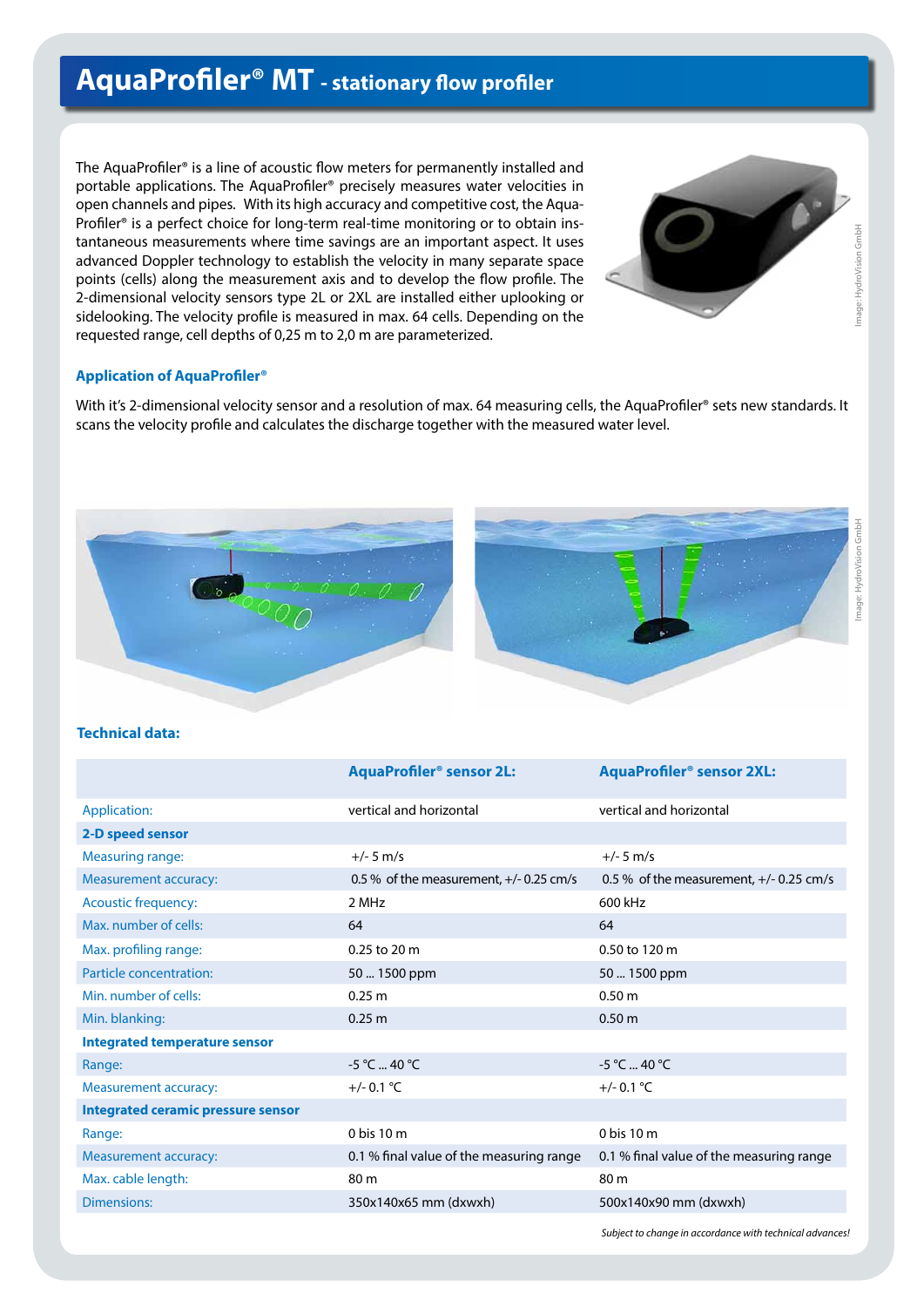# **Kanalis TT MT - acoustic multi-path flow meter**

Kanalis TT MT is a velocity area open channel flow meter, which uses the acoustic "traveltime" method. This method assumes no relation between level and flow, as in weirs or flumes. It determines flow throughout a defined range by measuring water velocity and depth. For installation in open channels or closed conduits, Kanalis TT MT operates over the fully bi-directional flow range without causing obstruction or head loss. On-site characteristics such as varying water levels, skew flow or complex channel shapes are taken into account via specific path configurations.



#### **Typical flowmeter applications include:**

Rivers, irrigation channels, industrial discharges, sewage treatment plants (WWTP), hydroelectric power plants

### **Technical data hemispherical converter TD-200/8:**

converter with mounting device

| Direction:               | $30^\circ$ up to $70^\circ$   |
|--------------------------|-------------------------------|
| Channel width:           | $0.3$ to $20 \text{ m}$       |
| Frequency:               | 200 kHz                       |
| Radiation angle at -3dB: | $18^{\circ}$                  |
| Cable length:            | 10 <sub>m</sub>               |
| Material:                | stainless steel and polyamide |
| Dimensions:              | $E = 218$ mm, high = 109 mm   |
|                          |                               |

*Subject to change in accordance with technical advances!* 

#### **Technical data hemispherical converter TD-200/18:** converter with mounting device

| Direction:               | $30^\circ$ up to $70^\circ$   |
|--------------------------|-------------------------------|
| Channel width:           | $0.3$ to 5 m                  |
| Frequency:               | 200 kHz                       |
| Radiation angle at -3dB: | $18^{\circ}$                  |
| Cable length:            | 10 <sub>m</sub>               |
| Material:                | stainless steel and polyamide |
| Dimensions:              | $E = 140$ mm, high = 70 mm    |

*Subject to change in accordance with technical advances!*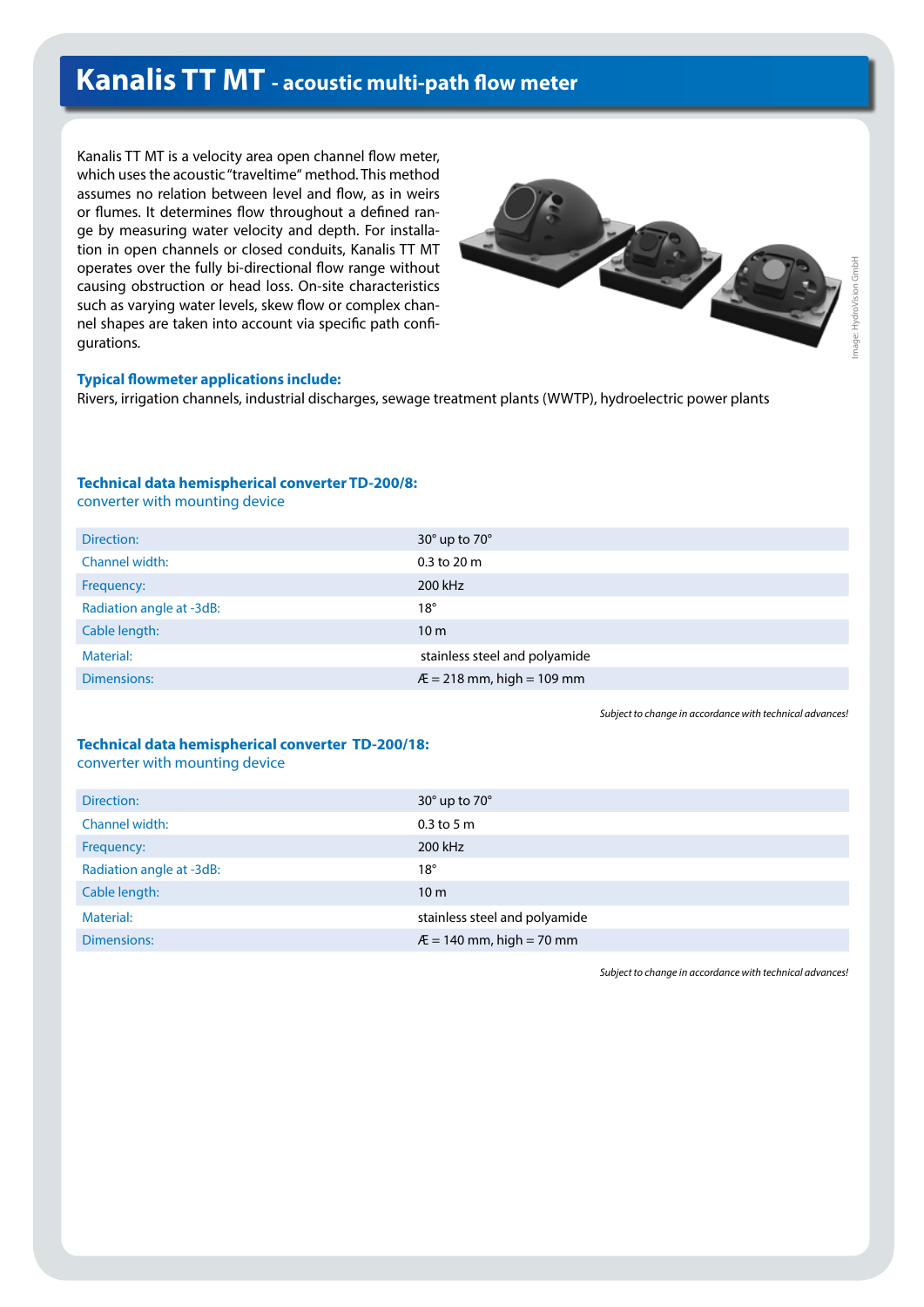# **Kanalis TT MT - Single-, Crossed- & Multi-path Systems**

# **Single-path system**

In its most basic form, the ultrasonic gauge operates with a single pair of transducers. However, it relies upon a relatively stable velocity profile, essentially unaffected by changes in the relation between water level and flow. The main flow has to be parallel to the bank. The relationship between measured velocity and discharge is established by hydrometric calibration.



Image: HydroVision GmbH

## **Crossed-path system**

In rivers there is a high risk of cross flow. Its intensity depends mainly on the river's geometry and if there is an upstream bend in the river. Although the cross flow does not influence the quantity of the discharge, it may affect the measurement. A second pair of transducers will be necessary. By crosswise arrangement of four transducers, effects of changing flow direction can be eliminated.



Image: HydroVision GmbH

## **Multi-path system**

An even more accurate discharge measurement can be obtained with systems using several planes. The measured result can be further improved by using a multi path system layering each of the acoustic paths in parallel planes one above the other. This negates having an expensive hydrometric calibration. This type of system is suitable for applications with large water level fluctuations, reverse flow or a vertical velocity distribution outside the theoretical normal.



Image: HydroVision GmbH